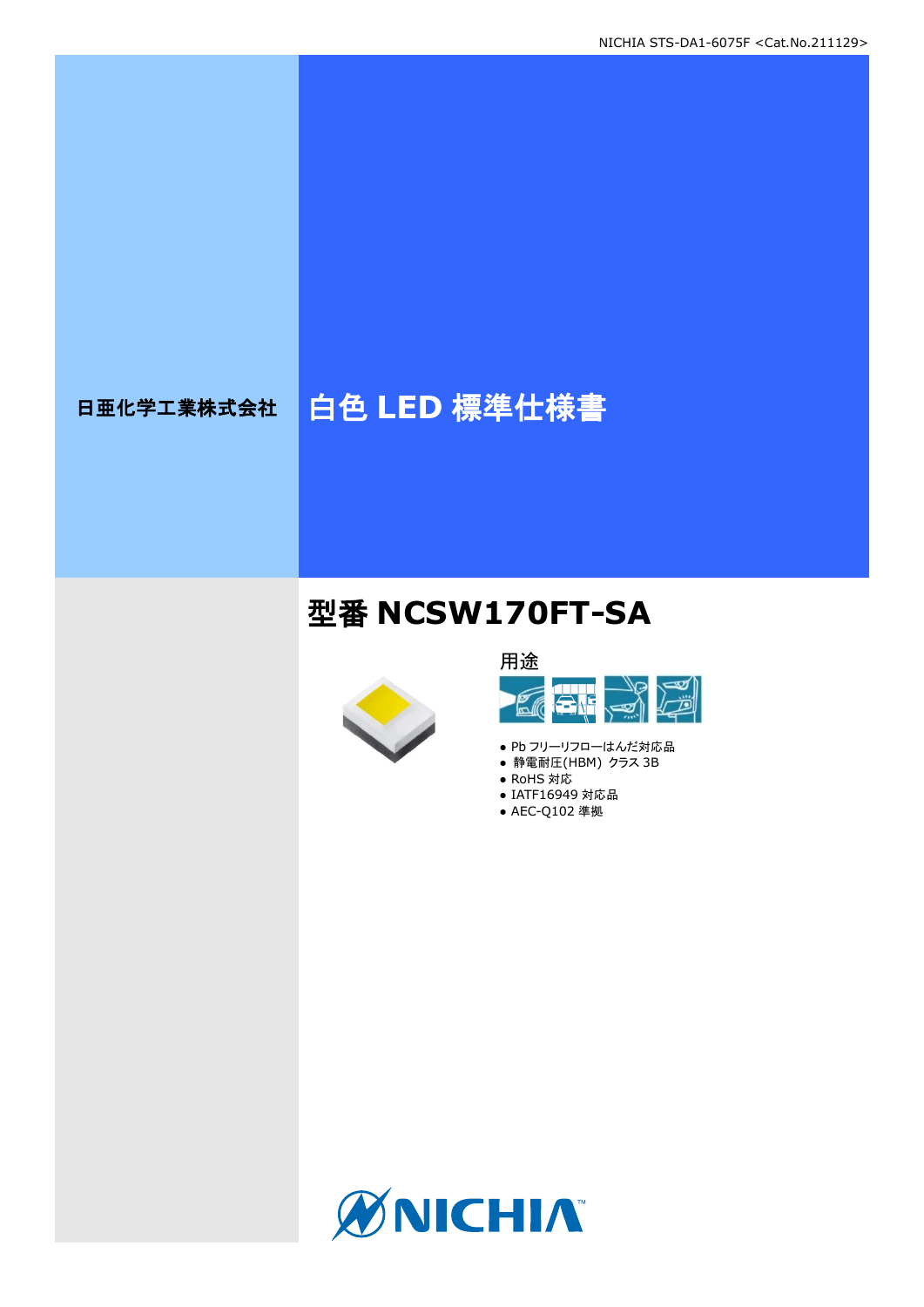### 規格

### (1) 絶対最大定格

| 項目        | 記号                 | 最大定格           | 単位 |
|-----------|--------------------|----------------|----|
| 順電流       | IF                 | 1500           | mA |
| パルス順電流    | $I_{FP}$           | 3000           | mA |
| 静電耐圧(HBM) | <b>VESD</b>        | 8              | kV |
| 逆方向許容電流   | $I_{R}$            | 85             | mA |
| 許容損失      | $P_D$              | 5.58           | W  |
| 動作温度      | $T_{\mathsf{opr}}$ | $-40 \sim 125$ | °C |
| 保存温度      | $T_{sta}$          | $-40 \sim 125$ | °C |
| ジャンクション温度 | Tı                 | 150            | °C |

\* TJ=25°C での値です。

\* 静電耐圧(HBM)は ANSI/ESDA/JEDEC JS-001 のクラス 3B です。

\* 動作温度ははんだ接合部温度(TS)での値です。

#### (2) 特性

| 項目   |   | 記号                   | 条件<br>標準<br>最大 |        | 単位  |      |
|------|---|----------------------|----------------|--------|-----|------|
| 順電圧  |   | VF                   | $I_F = 1000mA$ | 3.25   |     |      |
| 光束   |   | $\Phi_{\rm v}$       | $I_F = 1000mA$ | 380    |     | lm   |
|      | X |                      | $I_F = 1000mA$ | 0.3292 |     |      |
| 色度座標 |   | -                    | $I_F = 1000mA$ | 0.3439 |     |      |
|      |   | $R_{\theta}$ JS_real |                | 3.8    | 4.4 |      |
| 熱抵抗  |   | Rejs el              |                | 2.4    | 2.8 | °C/W |

\* TJ=25°C での値です。順電圧、光束、色度座標は、パルス幅 0.05msec、デューティー比 1%の連続矩形波により測定しています。

\* 光束は、CIE 127:2007 に準拠した国家標準校正値と整合をとっています。

\* 色度座標は、CIE 1931 色度図に基づくものとします。

\* 熱抵抗 RθJS\_realは電力変換効率(ηe=36%)を考慮した値です。JESD51 をご参照ください。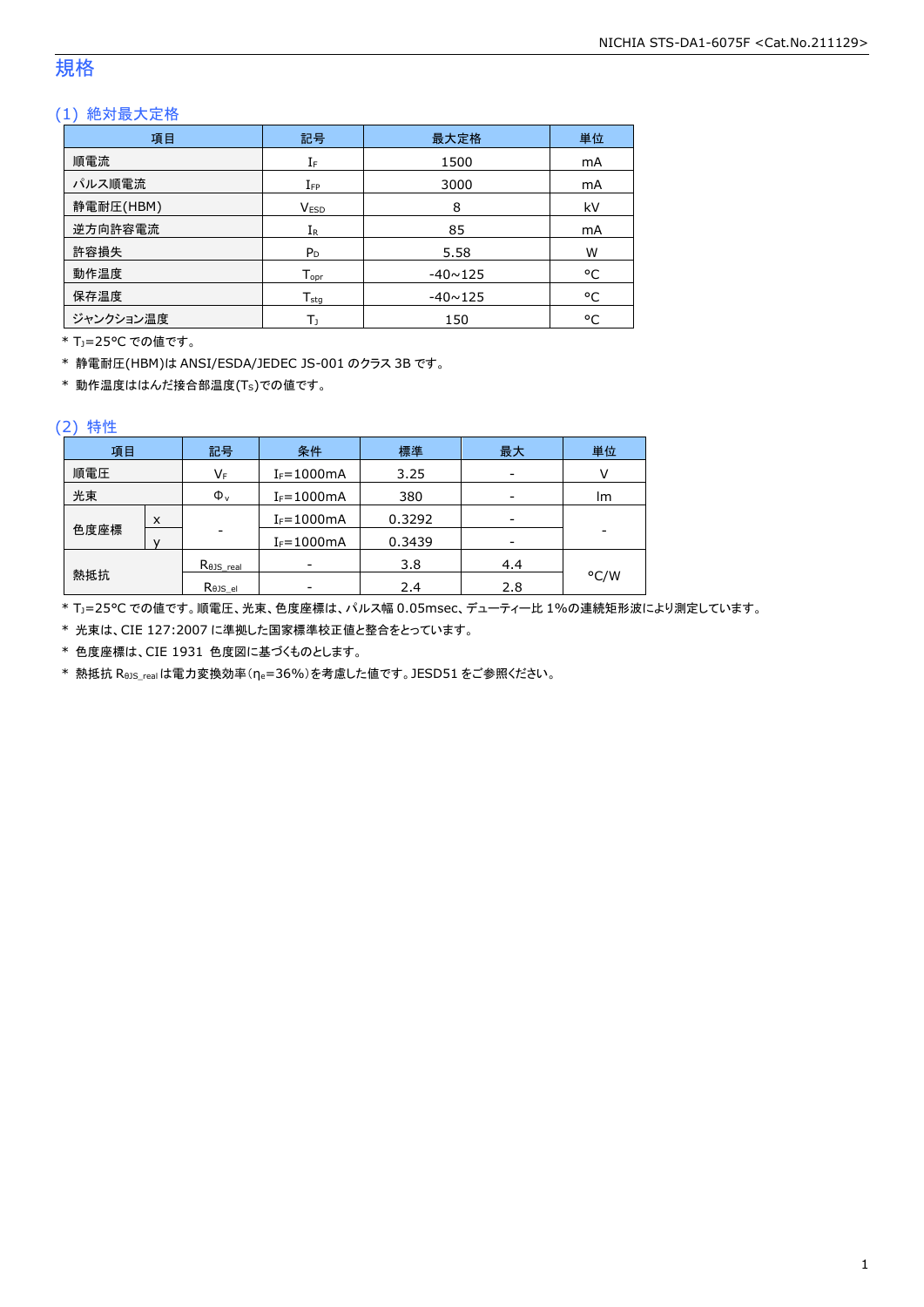## ランク分け

| 項目  | ランク  | 最小  | 最大  | 単位 |  |
|-----|------|-----|-----|----|--|
| 順電圧 | -    | 2.9 | 3.5 |    |  |
|     | R400 | 400 | 425 |    |  |
| 光束  | R375 | 375 | 400 | lm |  |
|     | R350 | 350 | 375 |    |  |

色度範囲

|   | ランク asw60 |        |        |        |   | ランク sw57 |        |        |        |
|---|-----------|--------|--------|--------|---|----------|--------|--------|--------|
| ⋏ | 0.3163    | 0.3138 | 0.3296 | 0.3300 | x | 0.3221   | 0.3207 | 0.3376 | 0.3366 |
|   | 0.3181    | 0.3381 | .3526  | 0.3308 |   | 0.3261   | 0.3462 | 0.3616 | 0.3369 |

\* Tj=25°C での値です。パルス幅 0.05msec、デューティー比 1%の連続矩形波により測定しています。

\* 順電圧は±0.05V の公差があります。

\* 光束は±5%の公差があります。

\* 色度は±0.003 の公差があります。

\* 1 注文単位に対して上記のランクを納入します。又、その納入比率は問わないものとします。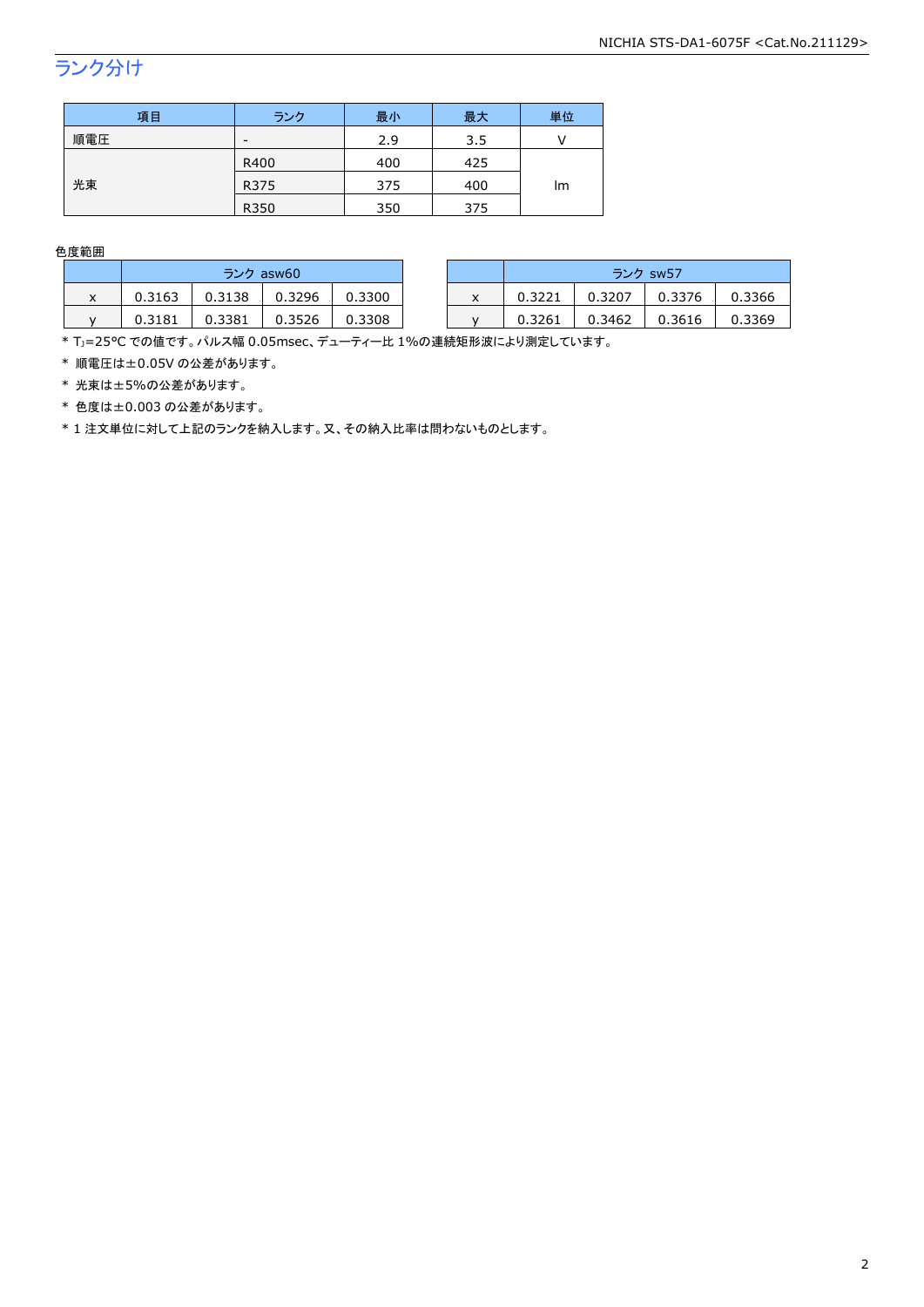色度図

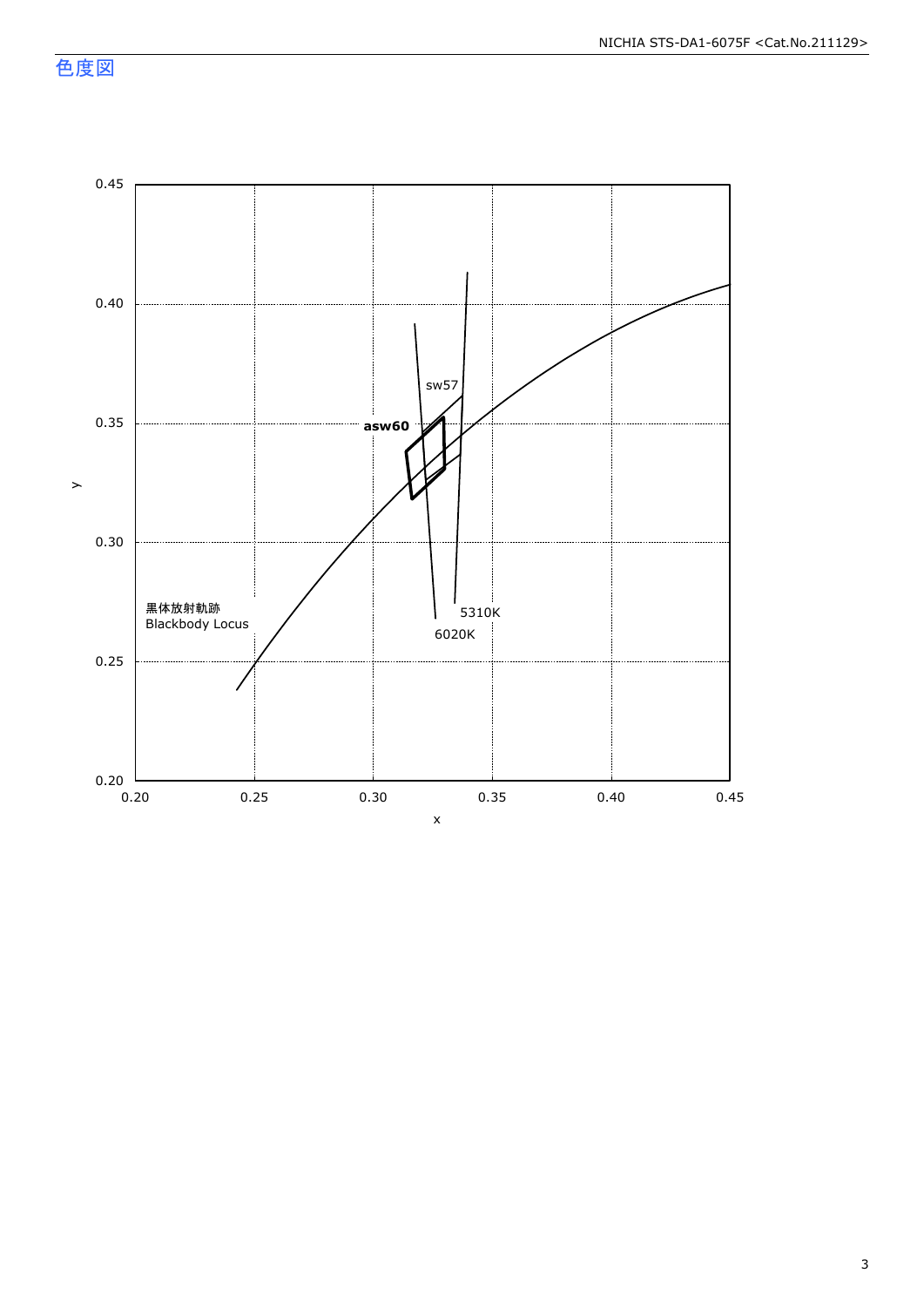### 外形寸法

Part No. NCSW170F-SA

No. STS-DA7-16793A<br>(単位 Unit: mm,公差 Tolerance: ±0.05)









| 項目 Item                                    | 内容 Description                        |
|--------------------------------------------|---------------------------------------|
| パッケージ材質<br>Package Materials               | セラミックス<br>Ceramics                    |
| 蛍光体板材質<br>Phosphor sheet<br>Materials      | 蛍光体セラミックス<br><b>Phosphor Ceramics</b> |
| 封止樹脂材質<br>Encapsulating Resin<br>Materials | シリコーン樹脂<br>Silicone Resin             |
| 電極材質<br><b>Electrodes Materials</b>        | 余メッキ<br>Au-plated                     |
| 質量<br>Weight                               | 0.0060q(TYP)                          |

\* バリは寸法に含まないものとします。

Dimensions do not include mold flash. The height of LED package is from the bottom of back electrode to the surface of emitting area. \* 製品高さは、裏面電極から発光エリアまでの寸法です。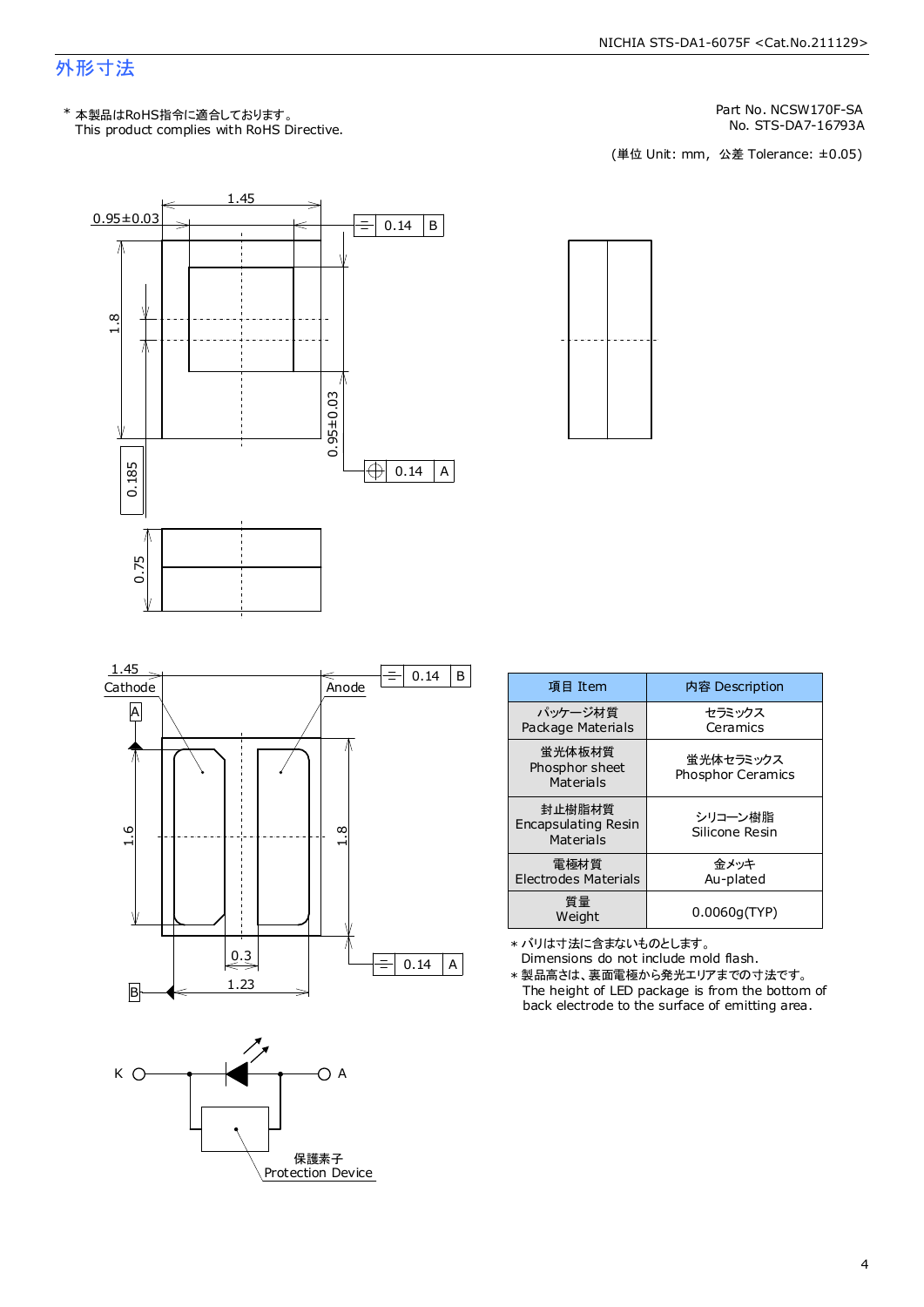#### NICHIA STS-DA1-6075F <Cat.No.211129>

### はんだ付け

● リフロー条件(Pb フリーはんだ使用時)



● 推奨取り付けパターン ろんじょう しょうしゃ ゆうしゃ ウィック かんきょう きゅうしょく 推奨メタルマスク開口パターン





(単位 Unit: mm)

- \* 本製品は、リフロー対応品です。ディップはんだ、手はんだについては保証できません。
- \* リフローはんだは 2 回までとして下さい。
- \* ご使用のはんだ推奨条件を基にリフロープロファイルを設定して下さい。
- \* ピーク温度からの冷却温度勾配が緩やかになるように配慮して、急冷却を避けて下さい。
- \* 大気リフローの場合、リフロー時の熱や雰囲気の影響により、光学的劣化を起こすことがあります。リフローに際しては、窒素リフローを推奨します。
- \* 本製品は、発光面にセラミックスを用いているため、過度な力が加わると傷、欠け、割れ、製品の変形、断線や信頼性に影響を及ぼす恐れがあります。 推奨実装条件:

専用ノズルを推奨します。(下図ノズル図面参照)

ノズル接触部:

蛍光体板の中心。(以下の右から 2 番目の図参照)



 上図のように蛍光体板端を吸着すると欠け、割れ発生の原因となります。 実装圧力 3.5N/m㎡以下 ※但し、最大荷重 5N 以下 吸引圧力 8N/c ㎡以下(0.8kgf/c ㎡以下)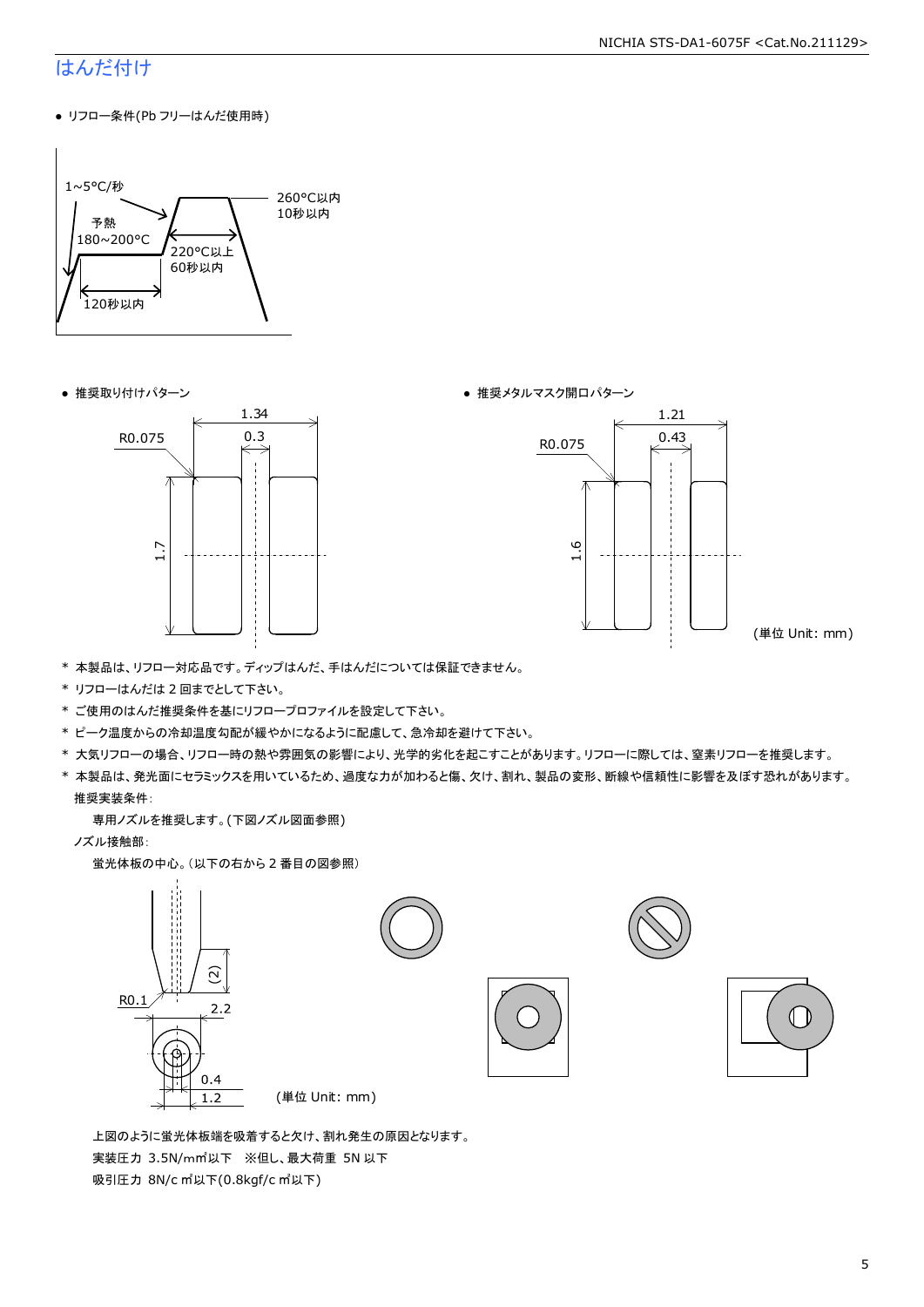- \* 基本的にはんだの取り付け後の修正は行わないで下さい。やむをえず修正する場合は、ホットプレートを使用して下さい。また、事前に修正による特性の 劣化のなきことを確認の上行って下さい。
- \* はんだ付け時、加熱された状態で LED にストレスを加えないで下さい。
- \* 実装機を使用する場合は、本製品にあった吸着ノズルを選定下さい。
- \* あくまで推奨ランドは LED を問題無く取り付けられるランドサイズとなっています。高密度実装などで実装精度が必要となる場合は、それに適したランド形 状を検討下さい。
- \* フラックスを使用する場合はノンハロゲンタイプを推奨します。また LED に直接フラックスがかかるような工程設計は行わないで下さい。
- \* 取り付けパターンに対して、はんだ種類及びはんだ塗布量が問題ないことを事前に確認して下さい。
- \* 電極パターンが全てパッケージの裏面にあるため、はんだ部が外観では確認できません。貴社にてはんだ条件を充分に確認の上でご使用下さい。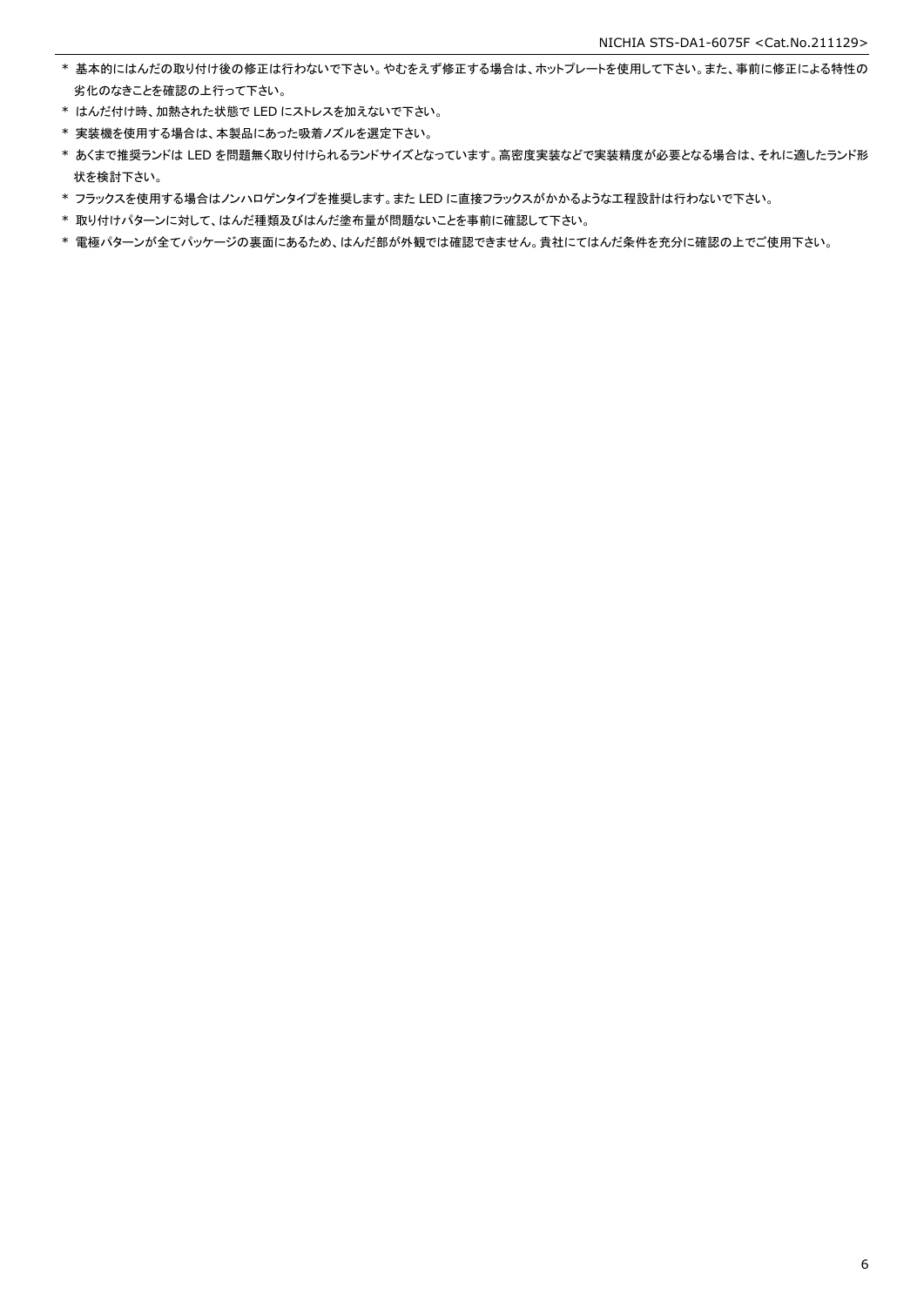### テーピング仕様

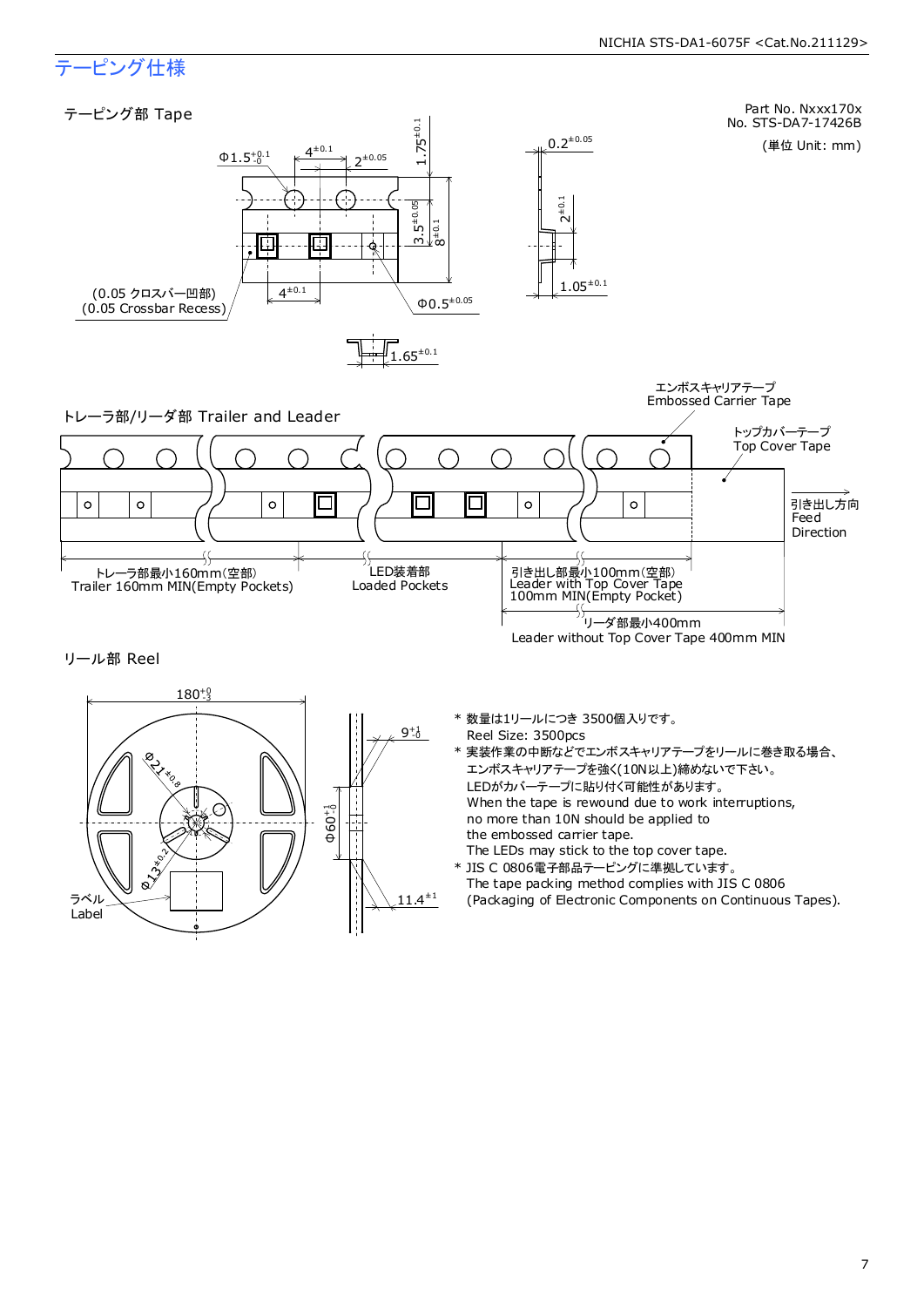### 梱包仕様

Reels are shipped with desiccants in heat-sealed moisture-proof bags. シリカゲルとともにリールをアルミ防湿袋に入れ、熱シールにより封をします。

No. STS-DA7-0006F Part No. Nxxxxxxx



| Label ラベル     |                                                              |  |  |  |  |  |  |
|---------------|--------------------------------------------------------------|--|--|--|--|--|--|
|               | <b>ØNICHIA</b>                                               |  |  |  |  |  |  |
| XXXX LED      |                                                              |  |  |  |  |  |  |
|               | PART NO.: NXXXXXXX<br>*******                                |  |  |  |  |  |  |
| LOT:<br>OTY.: | YMxxxx-RRR<br>PCS<br><b>RoHS</b>                             |  |  |  |  |  |  |
|               | NICHIA CORPORATION 491 OKA, KAMINAKA, ANAN, TOKUSHIMA, JAPAN |  |  |  |  |  |  |

Moisture-proof bags are packed in cardboard boxes with corrugated partitions. アルミ防湿袋を並べて入れ、ダンボールで仕切ります。





- 客先型名を\*\*\*\*\*\*\*\*で示します。<br>客先型名が設定されていない場合は空白です。 If not provided, it will not be indicated on the label. \*\*\*\*\*\*\* is the customer part number.
- For details, see "LOT NUMBERING CODE" in this document. ロット表記方法についてはロット番号の項を<br>参照して下さい。 \*
- The label does not have the RANK field for un-ranked products. ランク分けがない場合はランク表記はありません。 \*
- Products shipped on tape and reel are packed in a moisture-proof bag. They are shipped in cardboard boxes to protect them from external forces during transportation. 本製品はテーピングしたのち、輸送の衝撃から保護するためダンボールで梱包します。 \*
- Do not drop or expose the box to external forces as it may damage the products. 取り扱いに際して、落下させたり、強い衝撃を与えたりしますと、製品を損傷させる原因になりますので注意して下さい。 \*
- Do not expose to water. The box is not water-resistant. ダンボールには防水加工がされておりませんので、梱包箱が水に濡れないよう注意して下さい。 \*
- \* Using the original package material or equivalent in transit is recommended. 輸送、運搬に際して弊社よりの梱包状態あるいは同等の梱包を行って下さい。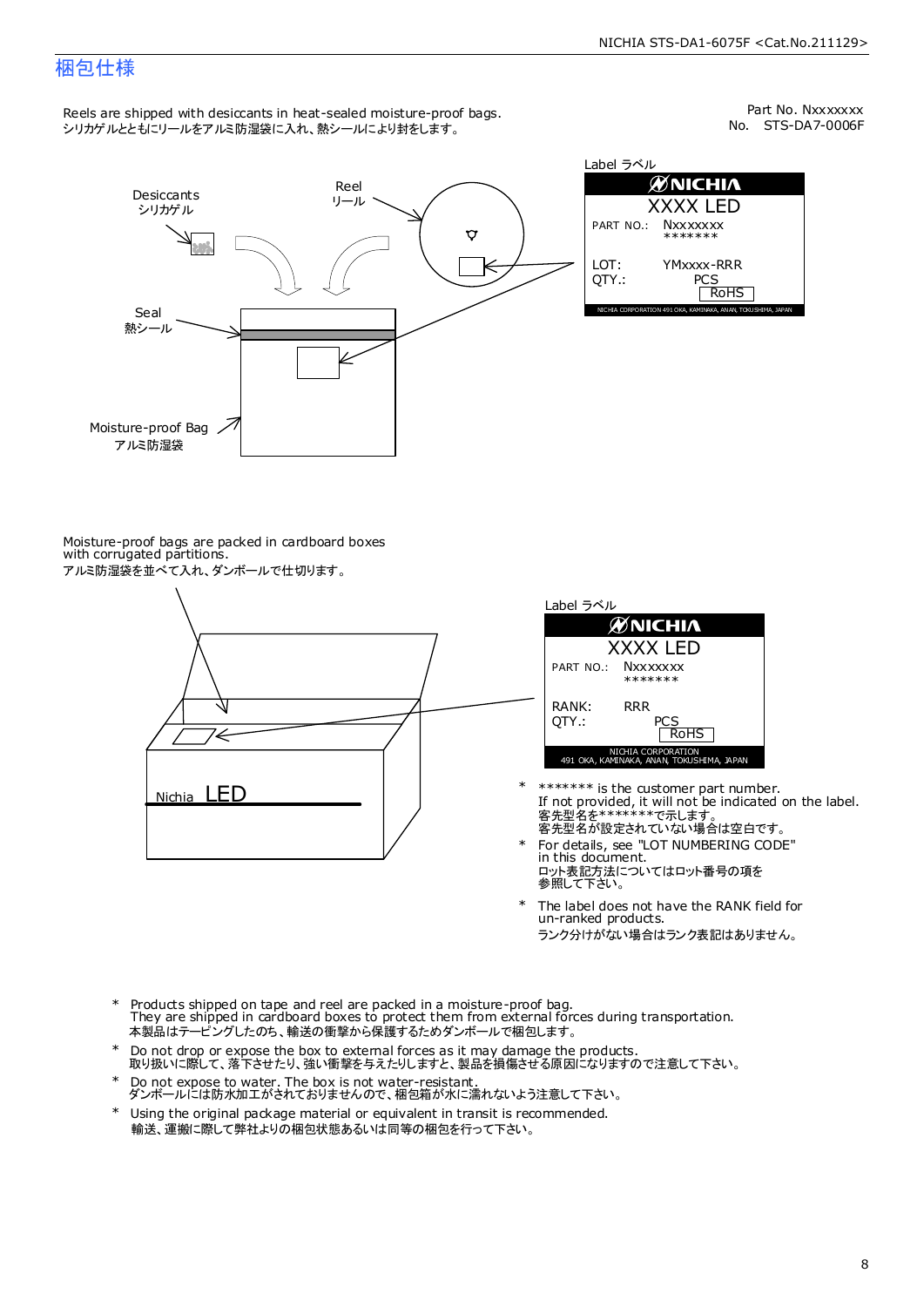### ロット番号

ロット番号は以下のように英数字で表記します。

- YMxxxx RRR
- Y 製造年

| 年    |   |
|------|---|
| 2020 | Κ |
| 2021 |   |
| 2022 | м |
| 2023 | Ν |
| 2024 | ი |
| 2025 | P |

#### M - 製造月

|   | M | F  | М |
|---|---|----|---|
|   |   |    |   |
|   | 2 | 8  | 8 |
|   |   | q  | q |
|   |   | 10 |   |
|   |   |    | в |
| 6 |   | 12 |   |

 xxxx-当社管理番号 RRR-色度ランク、光束ランク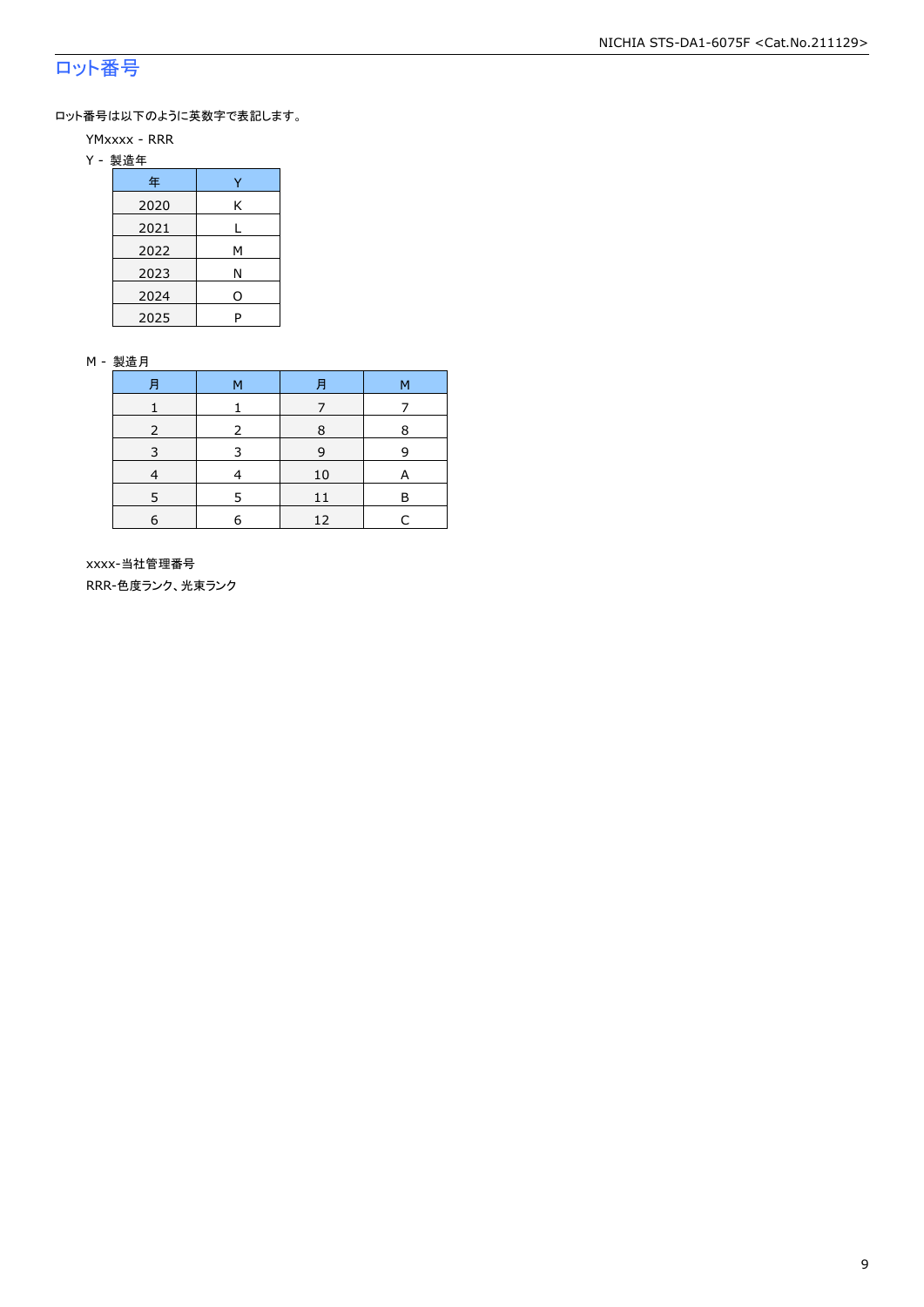### ディレーティング特性

Part No. NCSW170F-SA No. STS-DA7-17429



### **Solder Temperature(Cathode Side) vs Allowable Forward Current**





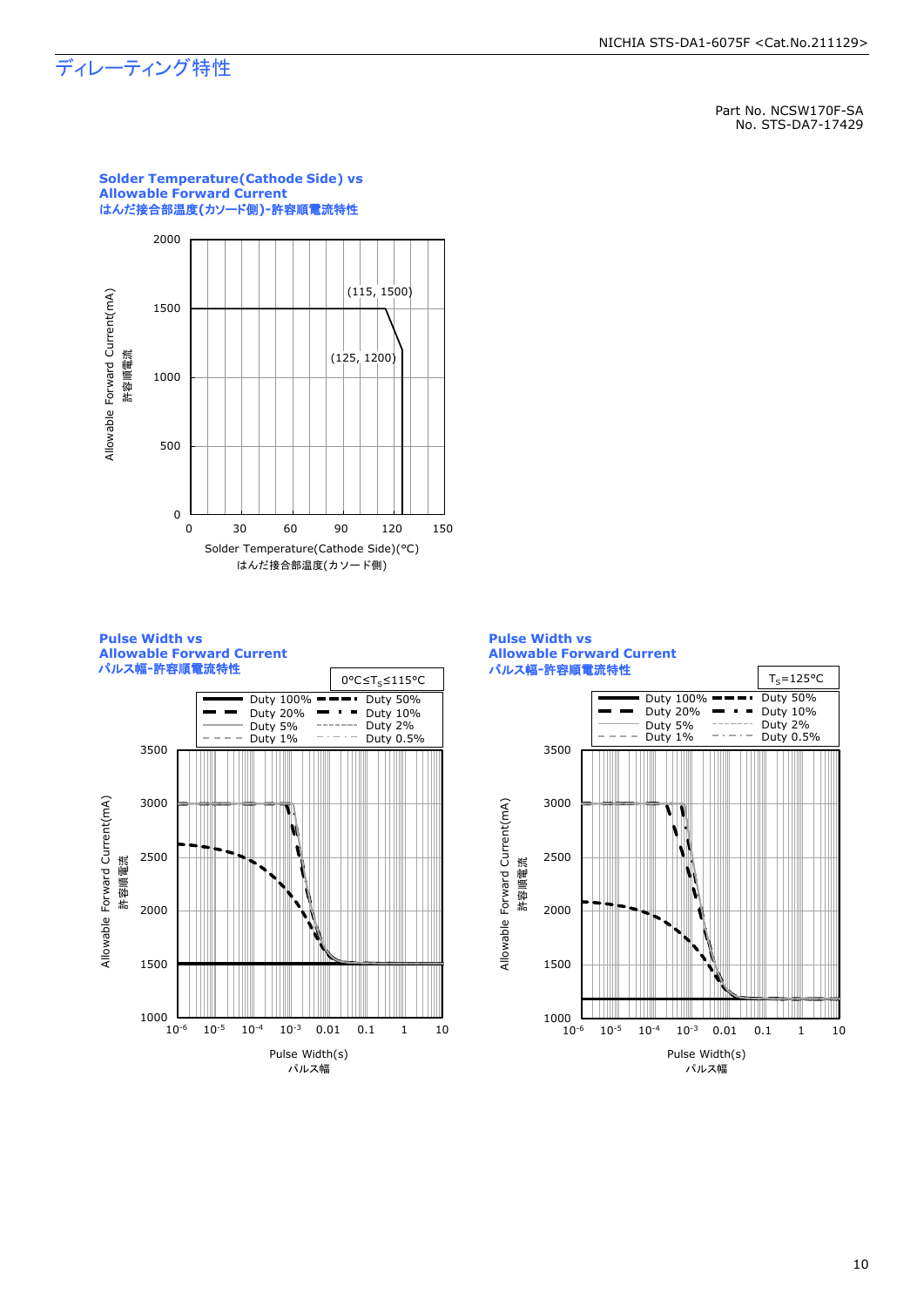### 光学特性

\* All characteristics shown are for reference only and are not guaranteed. 本特性は参考です。

Part No. NCSW170Fx No. STS-DA7-16749B

\* Characteristics measured in a continuous square wave pulse mode with a pulse width of 0.05msec and a duty cycle of 1%. パルス幅0.05msec、デューティー比1%の連続矩形波により測定しています。



**Directivity**  指向特性

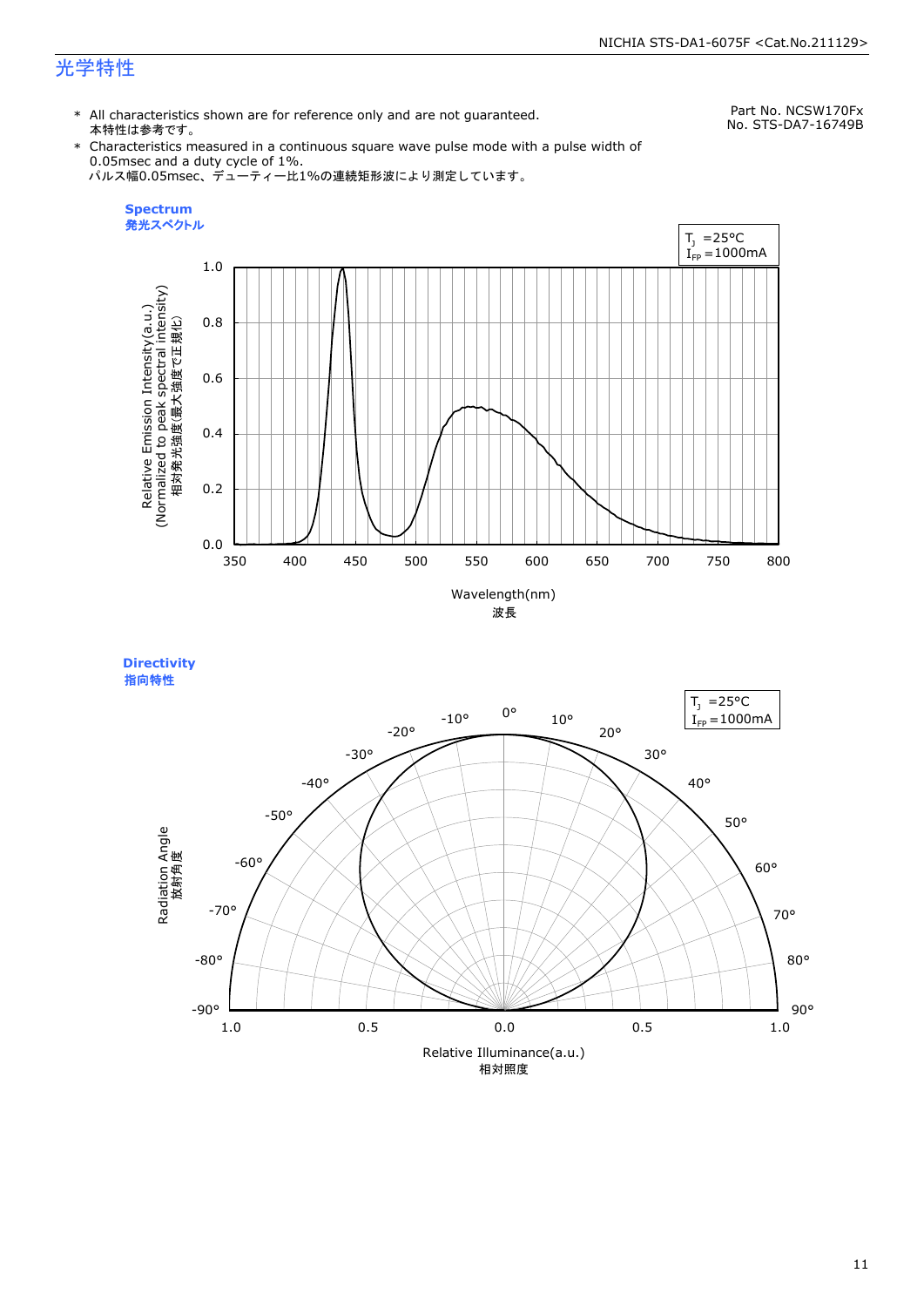### 電流温度特性

\* All characteristics shown are for reference only and are not guaranteed. 本特性は参考です。

Part No. NCSW170Fx No. STS-DA7-16750B

\* Characteristics measured in a continuous square wave pulse mode with a pulse width of 0.05msec and a duty cycle of 1%.

パルス幅0.05msec、デューティー比1%の連続矩形波により測定しています。





**Forward Current vs Relative Luminous Flux**

順電流**-**相対光束特性



**Junction Temperature vs Relative Luminous Flux** ジャンクション温度**-**相対光束特性

Relative Luminous Flux(a.u.)

Relative Luminous Flux(a.u.)

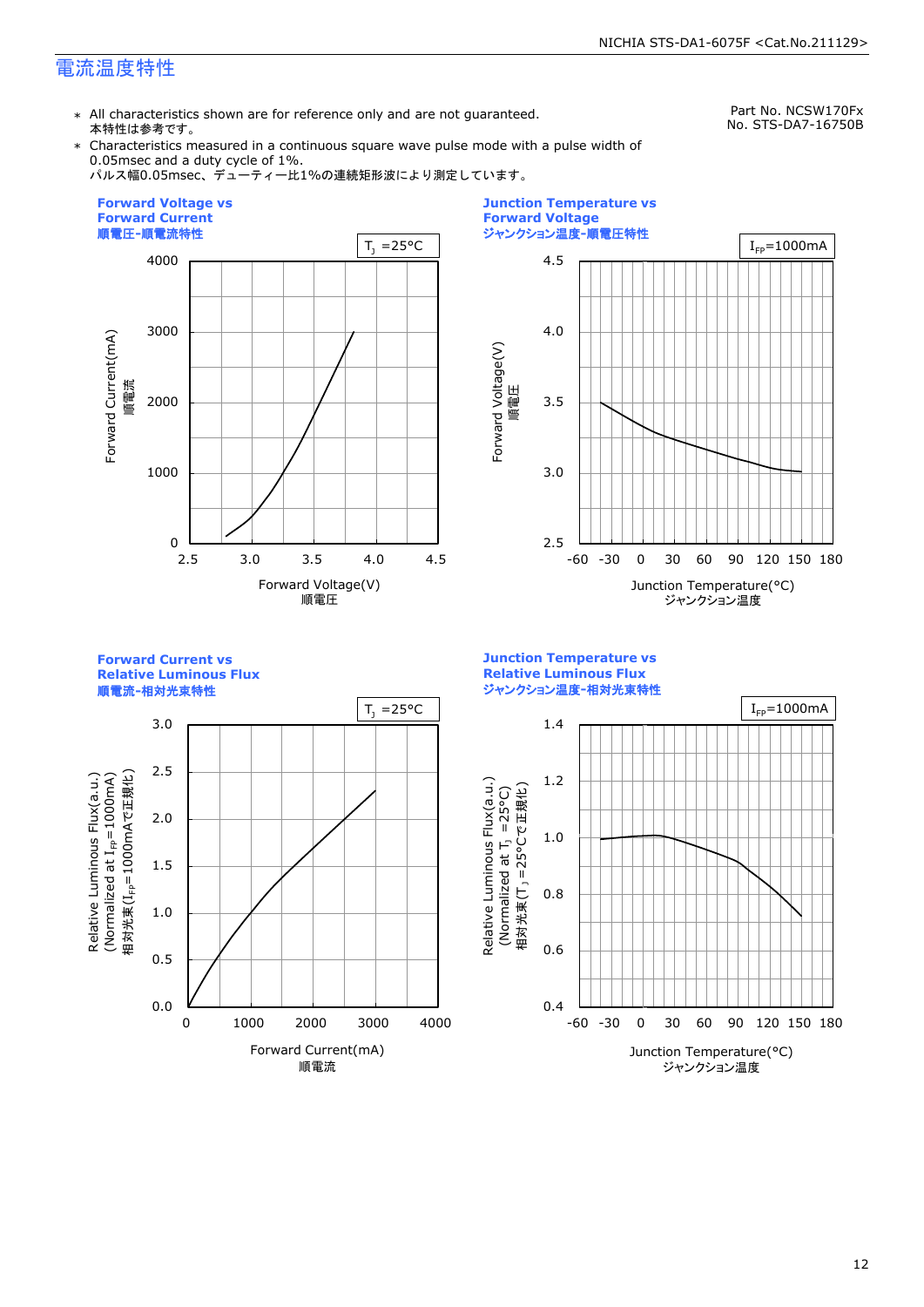### 電流温度特性

\* All characteristics shown are for reference only and are not guaranteed. 本特性は参考です。

Part No. NCxW170Fx No. STS-DA7-16746B

\* Characteristics measured in a continuous square wave pulse mode with a pulse width of 0.05msec and a duty cycle of 1%.





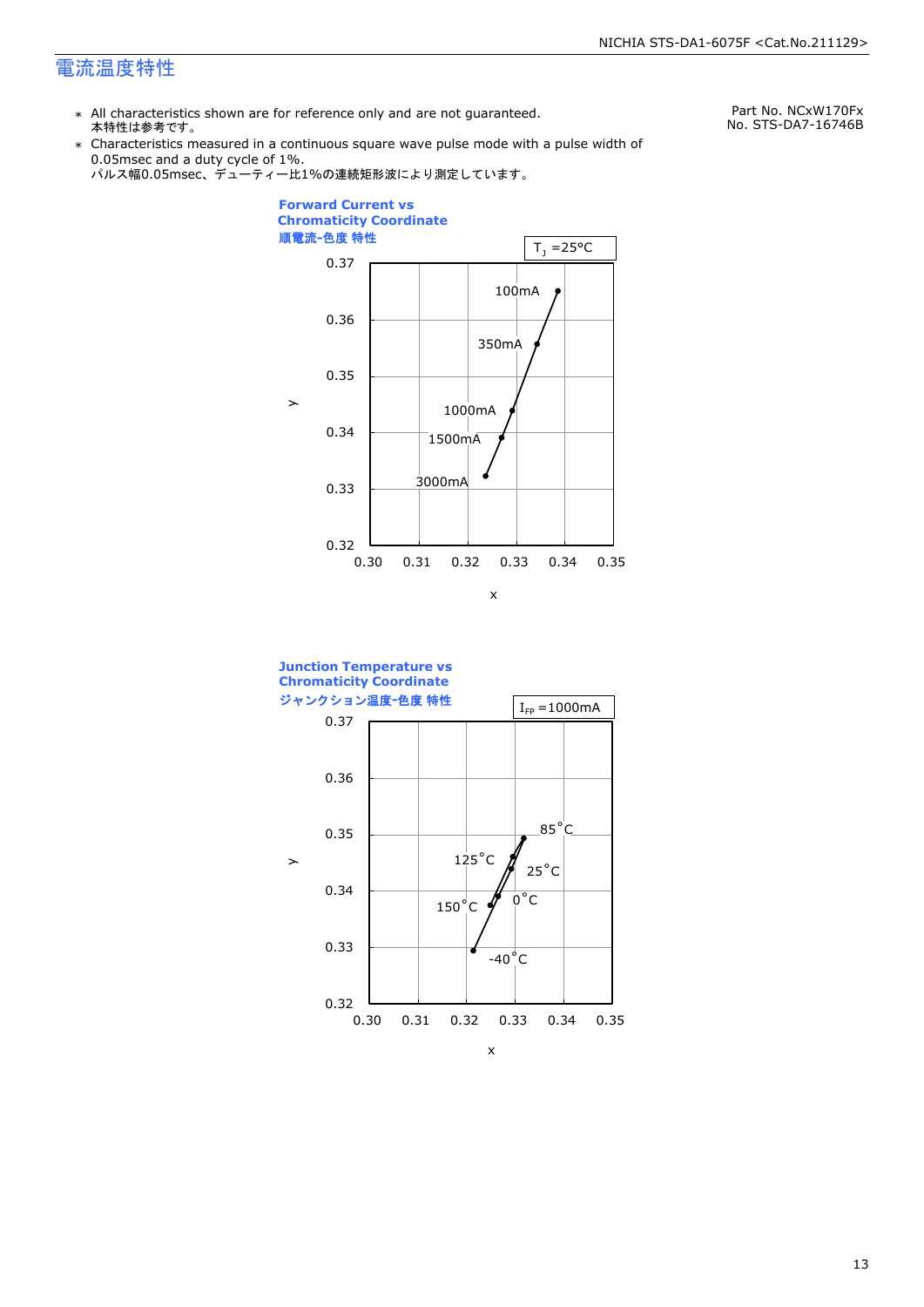### 信頼性

### (1) 試験項目と試験結果

| 試験項目                | 参照規格                            | 試験条件                                                                   | 試験時間      | 故障判定<br>基準 No. | 故障数/試験数 |
|---------------------|---------------------------------|------------------------------------------------------------------------|-----------|----------------|---------|
| はんだ耐熱性<br>(リフローはんだ) | <b>JEITA ED-4701</b><br>300 301 | T <sub>sld</sub> =260°C, 10 秒, 2 回<br>(前処理 85℃, 60%, 168 時間)           |           | #1             | 0/10    |
| はんだ付け性              | JEITA ED-4701<br>303 303A       | $T_{\text{std}} = 245 \pm 5^{\circ}$ C, 5 秒<br>鉛フリーはんだ(Sn-3.0Ag-0.5Cu) |           | #2             | 0/10    |
| 熱衝撃(気相)             |                                 | -40°C(15 分)~125°C(15 分)                                                | 1000 サイクル | #1             | 0/22    |
| 高温連続動作              |                                 | $T_A = 85^{\circ}$ C, I <sub>F</sub> =1200mA                           | 1000 時間   | #1             | 0/10    |
| 高温高湿点滅動作            |                                 | $T_A = 85^{\circ}$ C, RH = 85%<br>I <sub>F</sub> =1200mA(30 分 ON/OFF)  | 1000 時間   | #1             | 0/10    |
| 静雷破壊                | ANSI/ESDA/<br>JEDEC JS-001      | HBM, 8kV, 1.5kΩ, 100pF, 順逆 1 回                                         |           | #1             | 0/10    |

注記:

1) 熱抵抗 RθJA≈16℃/W

2) 測定は LED が常温に戻ってから行います。

### (2) 故障判定基準

| 基準 No. | 項目                 | 条件              | 判定基準            |
|--------|--------------------|-----------------|-----------------|
|        |                    |                 | <初期値×0.9        |
| #1     | 順電圧(VF)            | $I_F = 1000$ mA | >初期値×1.1        |
|        |                    |                 | <初期値×0.8        |
|        | 光束( $\Phi_{\nu}$ ) | $I_F = 1000$ mA | >初期値×1.2        |
| #2     | はんだぬれ性             | -               | はんだぬれ面積率が 95%未満 |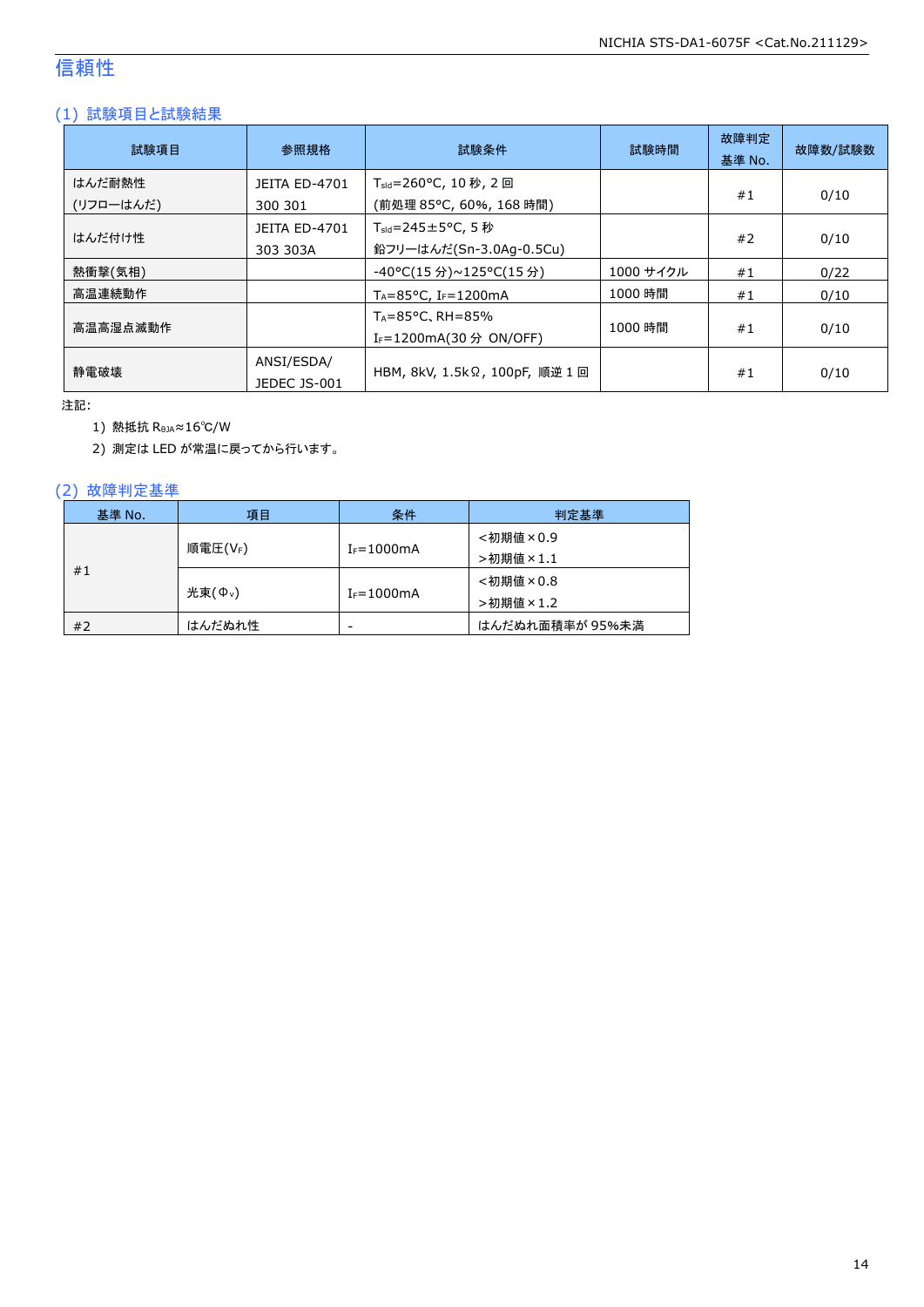### 注意事項

#### (1) 保管

|    | 条件        | 温度                                    | 湿度       | 期間        |
|----|-----------|---------------------------------------|----------|-----------|
|    | アルミ防湿袋開封前 | $30^{\circ}$ C<br><del>ג</del> ו<br>以 | 90%RH 以下 | 納入日より1年以内 |
| 保管 | アルミ防湿袋開封後 | $30^{\circ}$ C<br>以下                  | 70%RH 以下 | 年以内       |

● 本製品は、MSL2 に相当します。MSL については IPC/JEDEC STD-020 をご確認下さい。

- 本製品は、パッケージに吸収された水分がはんだ付け時の熱で気化膨張することにより、界面の剥離が発生し光学的劣化を起こす可能性があります。そ のためお客様にて実装するまでの、吸湿量を最小限に抑えるため防湿梱包を実施しております。アルミ防湿袋に入っているシリカゲルは吸湿が進むと青 色から赤色へ変色します。
- アルミ防湿袋を開封後は上記の条件を越えないようにはんだ付けを完了下さい。万一未使用の LED が残った場合は、シリカゲル入り密閉容器等で保管 下さい。なお当社防湿袋に戻し、再封印することを推奨します。
- 電極部分は、金メッキが施されております。腐食性ガス等を含む雰囲気にさらされますと、メッキ表面が変質し、はんだ付け性に問題が生じる事がありま す。保管時は密閉容器等で保管して下さい。なお当社防湿袋に戻し、再封印することを推奨します。
- 実機に使用する部材(パッキン、接着剤など)については、メッキ表面への影響を考慮して、硫黄成分を含有しているものの使用を避けて下さい。メッキの 表面異常は、導通・接続不良に繋がる可能性があります。また、パッキンを使用する場合は、シリコーンゴム材質のものを推奨します。その際、低分子量 のシロキサンによる機器の接点不良に注意して下さい。
- 急激な温度変化のある場所では、結露が起こりますので温度変化の少ない場所に保管して下さい。
- 埃の多い環境での保管は避けて下さい。
- 直射日光や室温を超えるような環境に長期間さらさないで下さい。

#### (2) 使用方法

● LED 毎に絶対最大定格を超えないように回路設計を行って下さい。LED 毎に定電流駆動することを推奨致します。また定電圧駆動する場合は、(A)の回 路は LED の順電圧の影響により LED に流れる電流がばらつく可能性がありますので、(B)の回路を推奨します。



- 本製品は、順方向電流駆動でご使用下さい。また、非点灯時には順逆とも電圧がかからないように配慮下さい。特に逆電圧が連続的に加わる状態は、マ イグレーションを発生させる可能性があり、素子にダメージを与える場合がありますので避けて下さい。長時間使用しない場合は、安全のために必ず主電 源スイッチを切って下さい。
- 本製品は LED の諸特性が安定する定格電流の 10%以上でご使用されることを推奨します。
- 雷サージなどの過電圧が LED に加わらないようにして下さい。
- 屋外で使用される場合は、十分な防水対策、湿度対策、塩害対策を施してご使用下さい。

#### (3) 取り扱い上の注意

- 素手で本製品を取り扱わないで下さい。表面が汚れ、光学特性に影響を及ぼすことがあります。また場合によっては、製品の変形や断線が起こり、不灯 の原因になることがあります。
- ピンセットで本製品を取り扱う場合は、製品へ過度な圧力を掛けないようにして下さい。樹脂部の傷、欠け、剥がれ、製品の変形や断線が起こり、不灯の 原因となります。
- 本製品を落下させてしまった場合には、製品の変形などが発生することがありますのでご注意下さい。
- 本製品の実装後に基板は積み重ねしないで下さい。実装した基板を重ねると、基板が樹脂部に衝撃を与え樹脂部の傷、欠け、剥がれ、変形・断線、LED 剥がれが発生し、不灯の原因になります。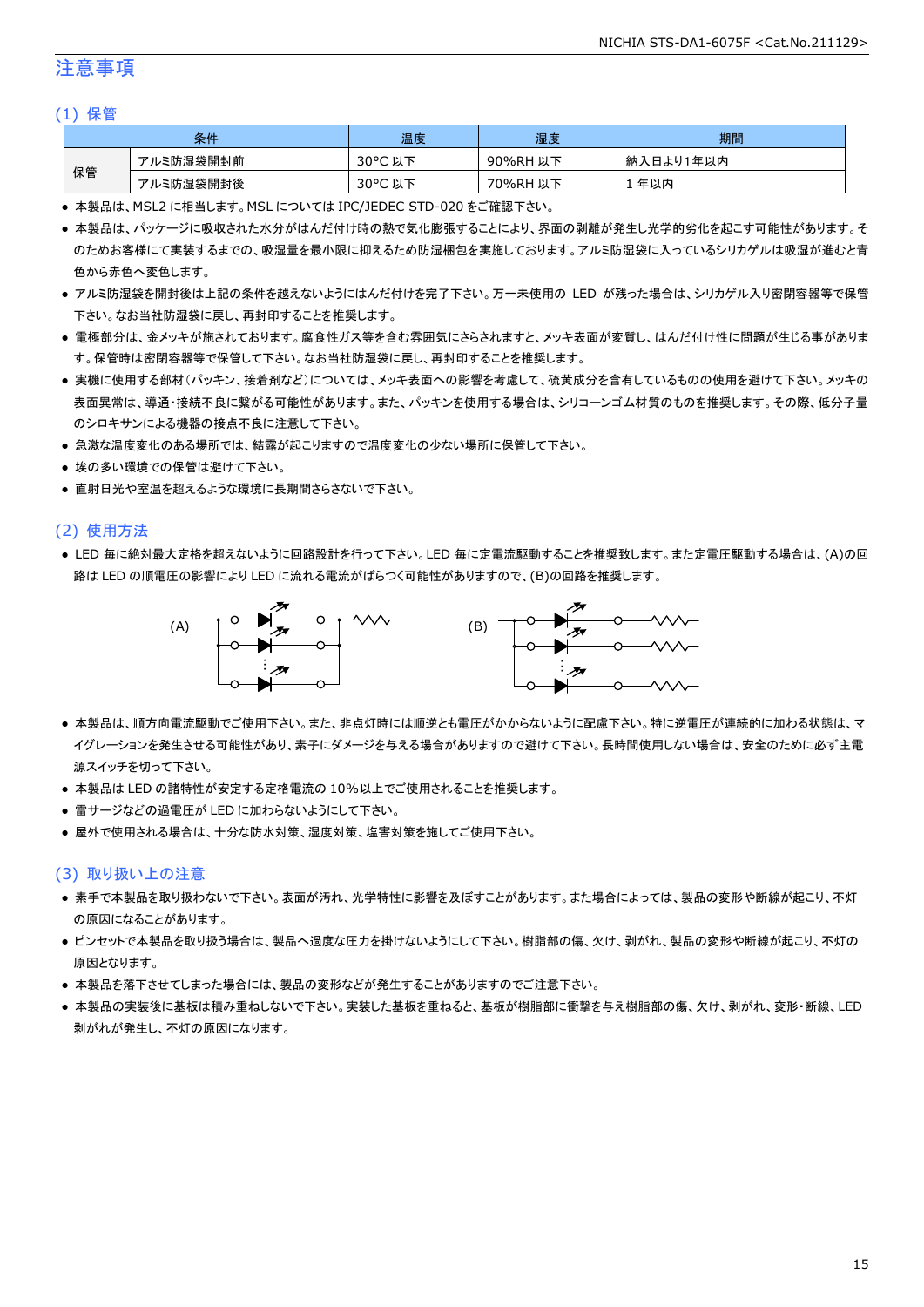#### (4) 設計上の注意

- LED を基板にはんだ付けした後の基板分割工程などで基板が曲がると、パッケージ割れが発生することがありますので基板のたわみやねじりに対して極 力ストレスの加わらないような LED 配置にして下さい。
- 基板分割部では LED の取り付け位置によって機械的ストレスが変化しますので、最もストレスが加わらないような位置に配置して下さい。
- 基板分割時は、手割りを避け、専用治具にて行って下さい。
- LED 周辺で使用する部材(筐体、パッキン、接着剤、2 次レンズ、レンズカバー、グリスなど)から放出された揮発性有機化合物は、LED の発光面を透過す る可能性があります。特に密閉に近い状態では、これらの揮発性有機化合物が熱や光子エネルギーにさらされると変色が起こり LED の光出力が大幅に 低下したり、色ずれが発生する可能性があります。また、空気の循環をよくすることで、光出力の低下や色ズレが改善されることがあります。予め実機点灯 試験による光学評価で異常なきことの確認をお願いします。
- はんだ種類や基板仕様の組み合わせ等によっては、使用時の熱ストレスによりはんだクラックが発生する恐れがあります。基板仕様は、基材や絶縁層の 種類、製品取り付けパターンのデザインなど、多数の組み合わせがあるため、事前検証を想定している最終製品にて行ってください。
- 金属ベース基板を使用する際には事前検証を十分行って下さい。使用時の熱ストレスによりはんだクラックが発生する恐れがあります。金属ベース基板 の絶縁層は、低弾性絶縁層を推奨します。
- 基板の製品取り付けパターン部及び製品直下部には、ソルダーレジストがかからない構造(下図参照、 Non Solder Mask Defined パッド(以下 NSMD))を推奨します。



#### (5) 静電気に対する取り扱い

● 本製品は静電気やサージ電圧に敏感で、素子の損傷や信頼性低下を起こすことがあります。取り扱いに際しては、以下の例を参考に静電気対策を十分 行って下さい。

 リストストラップ、導電性衣類、導電靴、導電性床材等による電荷の除去 作業区域内の装置、治具等の接地による電荷の除去

導電性材料による作業台、保管棚等の設置

- 使用機器、治具、装置類や作業区域内は適切に接地をして下さい。また、実装される機器等についてもサージ対策の実施を推奨します。
- 治具、装置類にガラスやプラスチックなどの絶縁体を使用される場合は以下の例を参考に対策を十分行って下さい。

 導電性材料による導電化 加湿による帯電防止

除電器(イオナイザ)による電荷の中和

- 本製品を機器に実装後、特性検査をする際には、静電気による損傷の有無も併せて確認して頂くようお願いします。電流を下げて(1mA 以下推奨)順電 圧検査又は発光検査を実施することで、損傷の有無は検出できます。
- 損傷した LED には、順方向の立ち上がり電圧が低下する、低電流で発光しなくなる等の異常が現れます。 不合格判定基準: (VF<2.0V at IF=0.5mA)

#### (6) 熱の発生

- 本製品をご使用の際は、熱の発生を考慮して下さい。通電時の素子の温度上昇は、実装する基板の熱抵抗や本製品の集合状態により変化します。熱の 集中を避け、本製品周囲の環境条件により最大ジャンクション温度(TJ)を超えることがないよう配慮下さい。
- 本製品周囲の温度条件(TA)により使用電流を決め放熱等の処理を施して下さい。